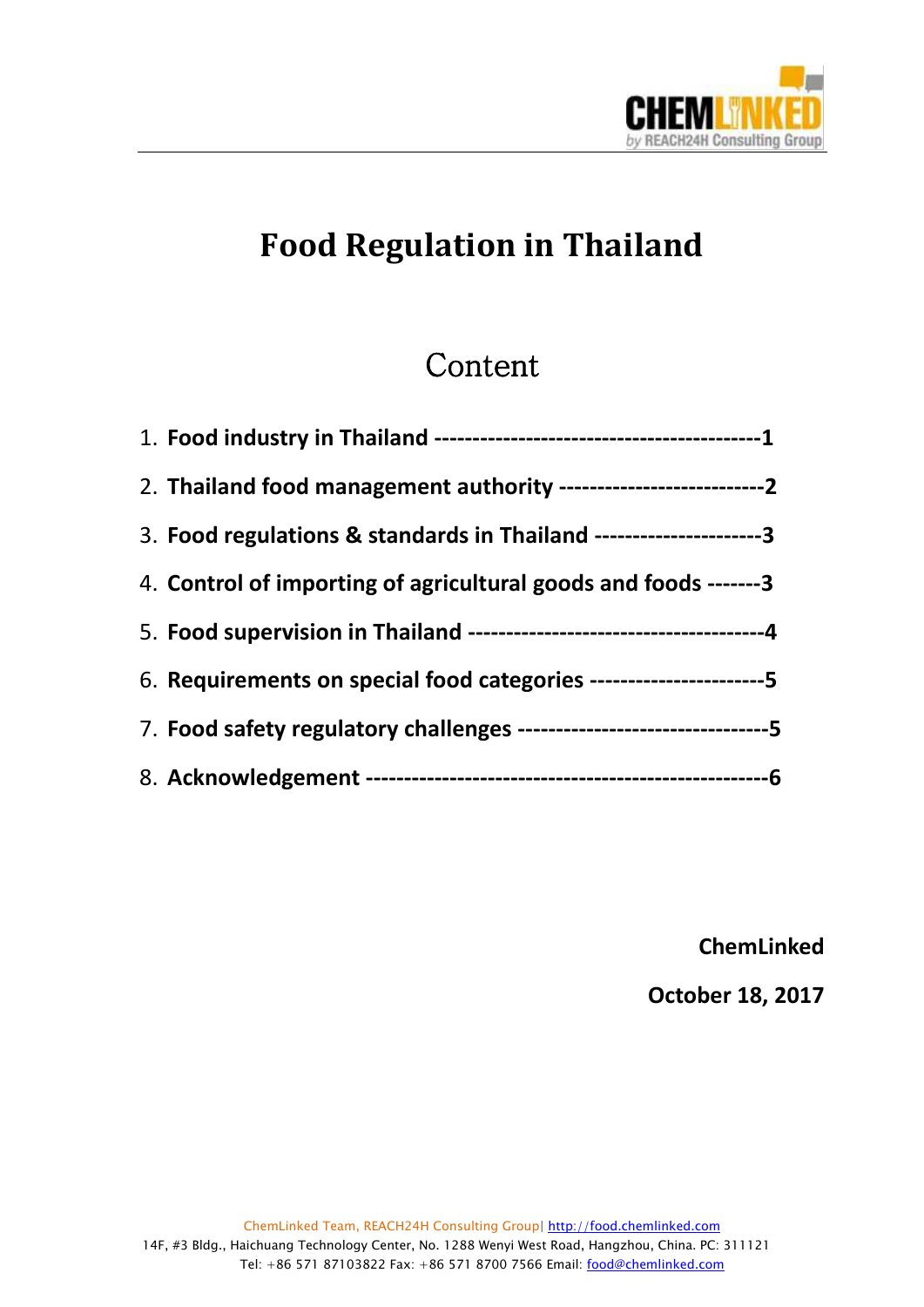

#### **Food Industry in Thailand**

As one of the few net exporters of food in Asia, it would be easy to assume that Thailand's booming food industry is a one-way street. In reality however, a rapidly growing middle-class consumer base, rising enthusiasm for both pre-packaged convenience food and health food and excellent opportunities for secondary industries such as processing and packaging make Thailand a very attractive destination for inbound foreign investors across many food industry sectors.

 $\overline{a}$ 



In particular, the Thai government is attempting to position Thailand as a hub for food research, innovation and development, and offers substantial grants and tax relief to food innovation startups which are set to increase over the coming years. Although it is difficult to predict the impact of such initiative, there is some evidence already that these initiatives look set to make high technology food research a boom industry in Thailand, which will have a significant effect on its already attractive market.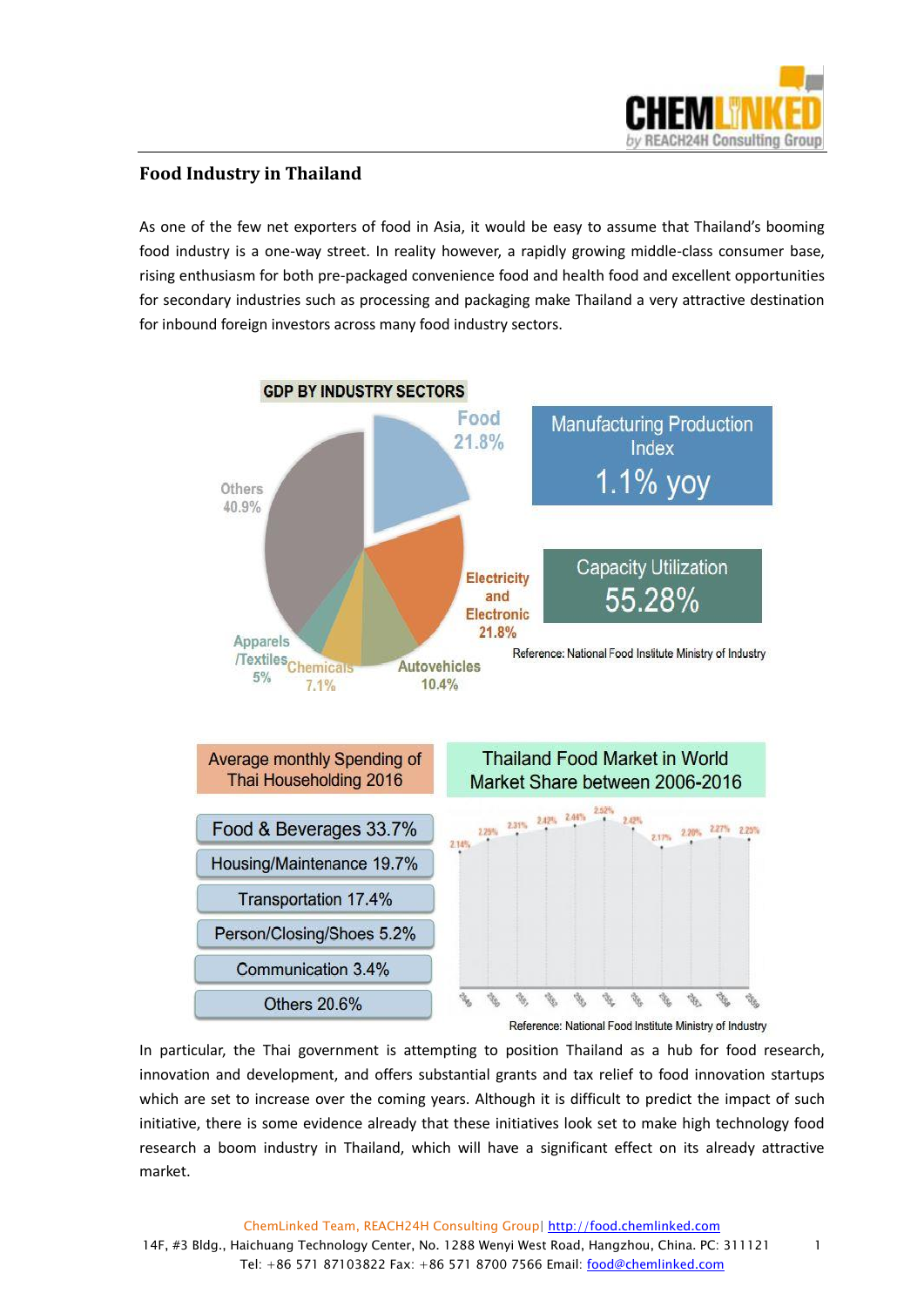

The Harmonized System developed by the World Customs Organization is applicable in Thailand. The customs tariff rates of all products, including foods, can be searched for via the Thai Customs Department website a[t http://igtf.customs.go.th/igtf/en/main\\_frame.jsp.](http://igtf.customs.go.th/igtf/en/main_frame.jsp)

 $\overline{a}$ 

#### **Thailand Food Management Authority**

Major food safety control ministries in Thailand include:



The Food and Drug Administration (FDA), a sub department of the Ministry of Public Health (MOPH), overseas all food regulation matters in Thailand. Its primary responsibilities are:

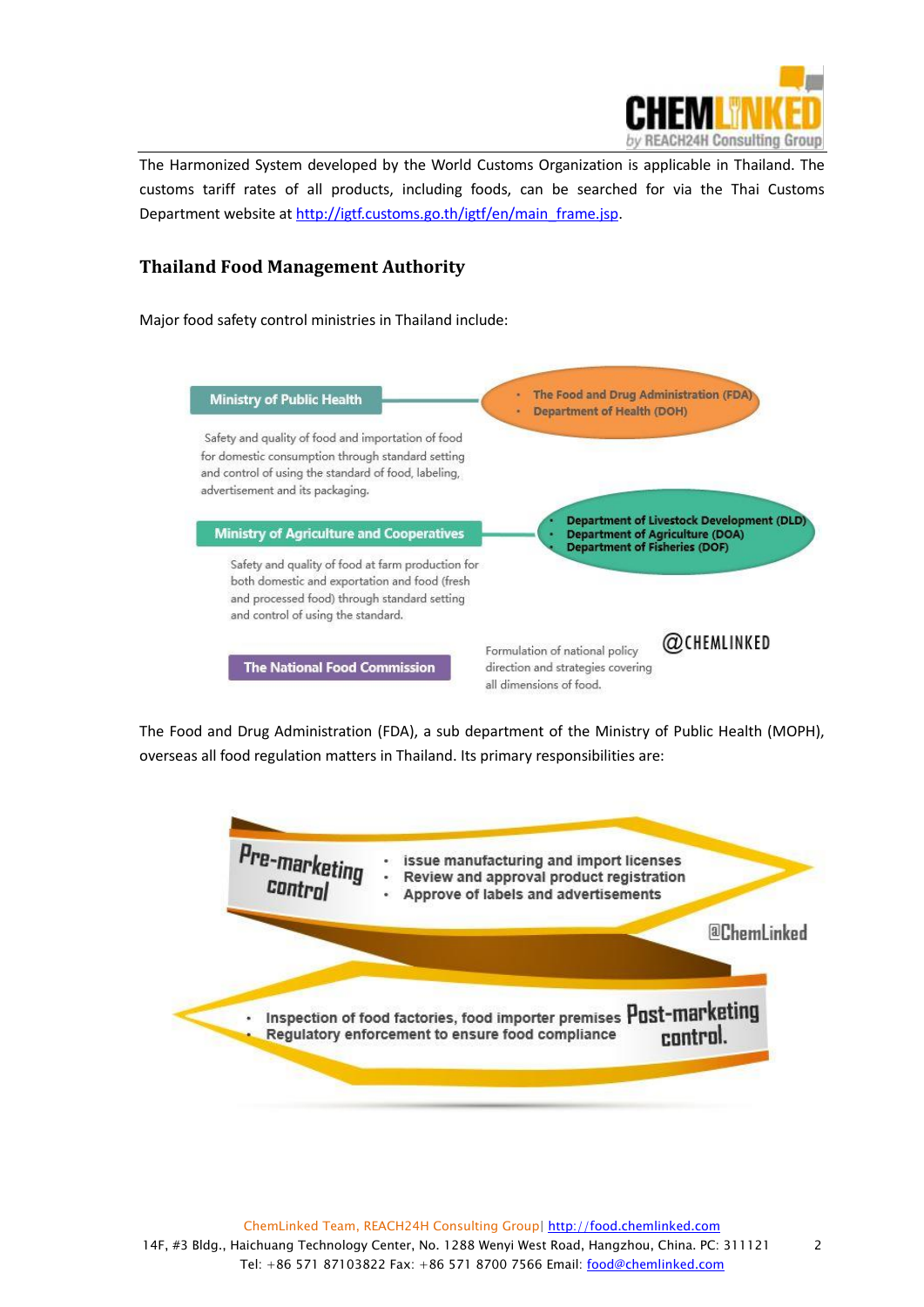

#### **Food Regulations & Standards in Thailand**

- [Food Act B.E. 2522 \(1979\)](https://food.chemlinked.com/system/files/regularoty-doc/thailand_food_act.pdf) authorized by FDA
- Fisheries Act B.E. 2490 (1947) authorized by DOF
- Animal Epidemic Act B.E. 2490 (1956) authorized by DLD
- Feed Quality Control Act B.E. 2525 (1982) authorized by DLD
- Animals and Animal Carcasses Act B.E. 2544 (2001) authorized by DOA
- Plant Quarantine Act B.E. 2507 (1964) authorized by DOA
- Plant Varieties Protection Act B.E. 2542 (1999) authorized by DOA

The main regulation controlling all foods in Thailand is the **Food Act B.E. 2522 (1979)**, which provides the government and officials with the authority to control domestic production and imports and exports of food products for sale, as well as provide the criteria and penalties for food business in Thailand.

 $\overline{a}$ 

Definition of "food" in the Act means edible things or things required for the sustenance of life:

- All kinds of substances eaten, drunk, held in the mouth or taken into the body by human beings irrespective of the means or manner in which they are consumed, excluding medicines, psychotropic substances or narcotics which may be governed by other laws; or
- Substances aimed to be used, or used as ingredients, in the manufacturing of foods, including food additives, colors and flavorings.

Although the Act does not mention food packaging, the Act also covers their specification and standard (e.g. baby bottle milk for infants).

#### **Control of Importing of Agricultural Goods and Food**

Importing of ready-made food, and raw materials for food processing (except meat, tuna, and shrimp) are regulated by the Ministry of Public Health. Importing of live plants and animals, meat, tuna, shrimp, animal feed, chemicals and hazardous substances for agricultural production are controlled by the Ministry of Agriculture and Cooperatives (voluntary).

The inspection at an entry port of the Ministry of Public Health includes:

- Check of import license, and other documents including label
- Organoleptical check (smell, colors, texture)
- Taking samples for screening test (test kit)
- Taking samples for laboratory test (to validate the positive result of the test kit)

A license is required in order to import food into Thailand. A licensed importer may import various kinds of food providing that they are approved by the Thai FDA. The designated storage or warehouse has to be inspected and approved by the Thai FDA before a license is issued. Importation licenses must be renewed every 3 years.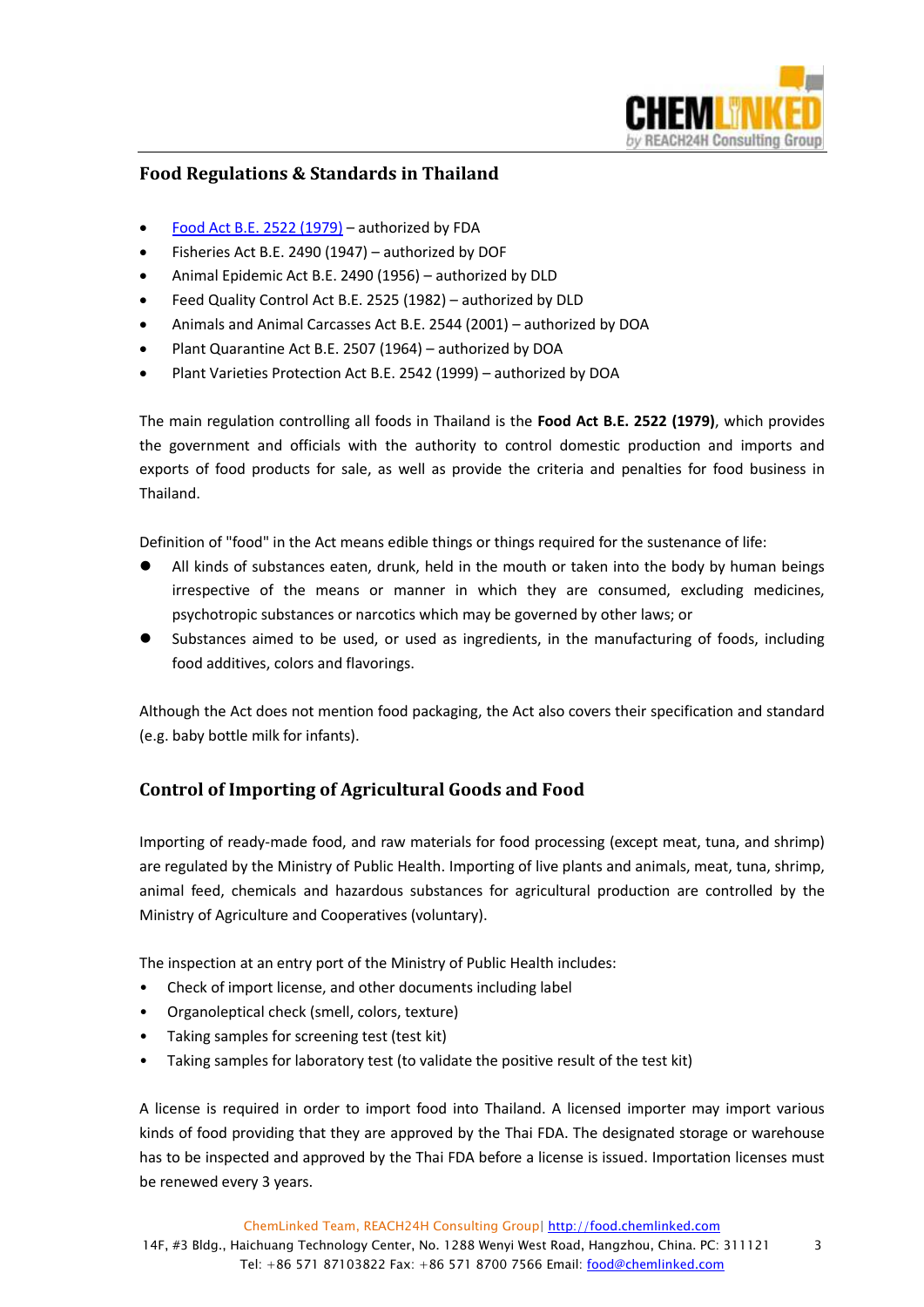

#### **Obtaining Thai FDA Licenses**

Acquiring a license to import or manufacture food or drugs in Thailand requires a large amount of documentation. **Registration certificates and supporting documents** from other jurisdictions are useful in assembling a Thai FDA application. A complete and thoroughly reviewed application completed by a specialized Thailand FDA lawyer with all obtained documents can assist with expedition of the filing process. FDA fees vary depending on the item being registered.

 $\overline{a}$ 

#### **Food Safety Supervision in Thailand**

The level of supervision depends on the risk level of the food category and the size of the production facility. The Thai FDA classifies food products into 4 groups, depending on the risk level of the food, as follows:

| <b>Types</b>                           | <b>Feature</b>                                                                                                                                            | <b>Example</b>                                                                                                                                                                                                                |  |  |  |
|----------------------------------------|-----------------------------------------------------------------------------------------------------------------------------------------------------------|-------------------------------------------------------------------------------------------------------------------------------------------------------------------------------------------------------------------------------|--|--|--|
| controlled<br><b>Specially</b><br>food | High risk level;<br><b>Defines</b><br>all<br>quality<br>standards,<br>including labeling and production<br>processes, and is tightly controlled.          | Modified infant milk formula, infant food,<br>complimentary food for infants and<br>young children, weight-control food,<br>food additives, cyclamates, and steviol<br>glycosides                                             |  |  |  |
| <b>Standardized food</b>               | Medium risk level;<br>Product<br>directly<br>owners<br>are<br>responsible for<br>ensuring<br>their<br>products are in accordance with<br>FDA regulations. | Coffee, edible salt, vitamin-fortified rice,<br>alkaline-preserved<br>egg,<br>cream,<br>electrolyte drinks, chocolate, tea, herbal<br>tea                                                                                     |  |  |  |
| <b>Food with labeling</b>              | Medium risk level;<br>Product<br>owners<br>directly<br>are<br>responsible for<br>ensuring<br>their<br>products are in accordance with<br>FDA regulations. | Bread, husked-rice flour, sauces, meat<br>products, flavoring, gelatin and jelly<br>desserts, chewing gum and candy,<br>ready-to-cook and ready-to-eat products,<br>irradiated foods, GMO foods                               |  |  |  |
| <b>General food</b>                    | Low risk level;<br>not require<br>food<br>product<br>Do<br>registration with the FDA.                                                                     | Animals and animal products, plants and<br>plant products, extracts or synthetic<br>substances, nutrients, flour and flour<br>food<br>products,<br>premixed<br>for<br>ready-to-cook products, seasoning, sugar,<br>and spices |  |  |  |

In addition, the Thai FDA provides basic levels of food safety that food manufacturing companies must adhere to in the form of "good manufacturing practices" issued as notifications by the Ministry of Public Health. These are mandatory and discrete to certain food products. It is important for manufacturers to check regularly whether any are applicable to their products.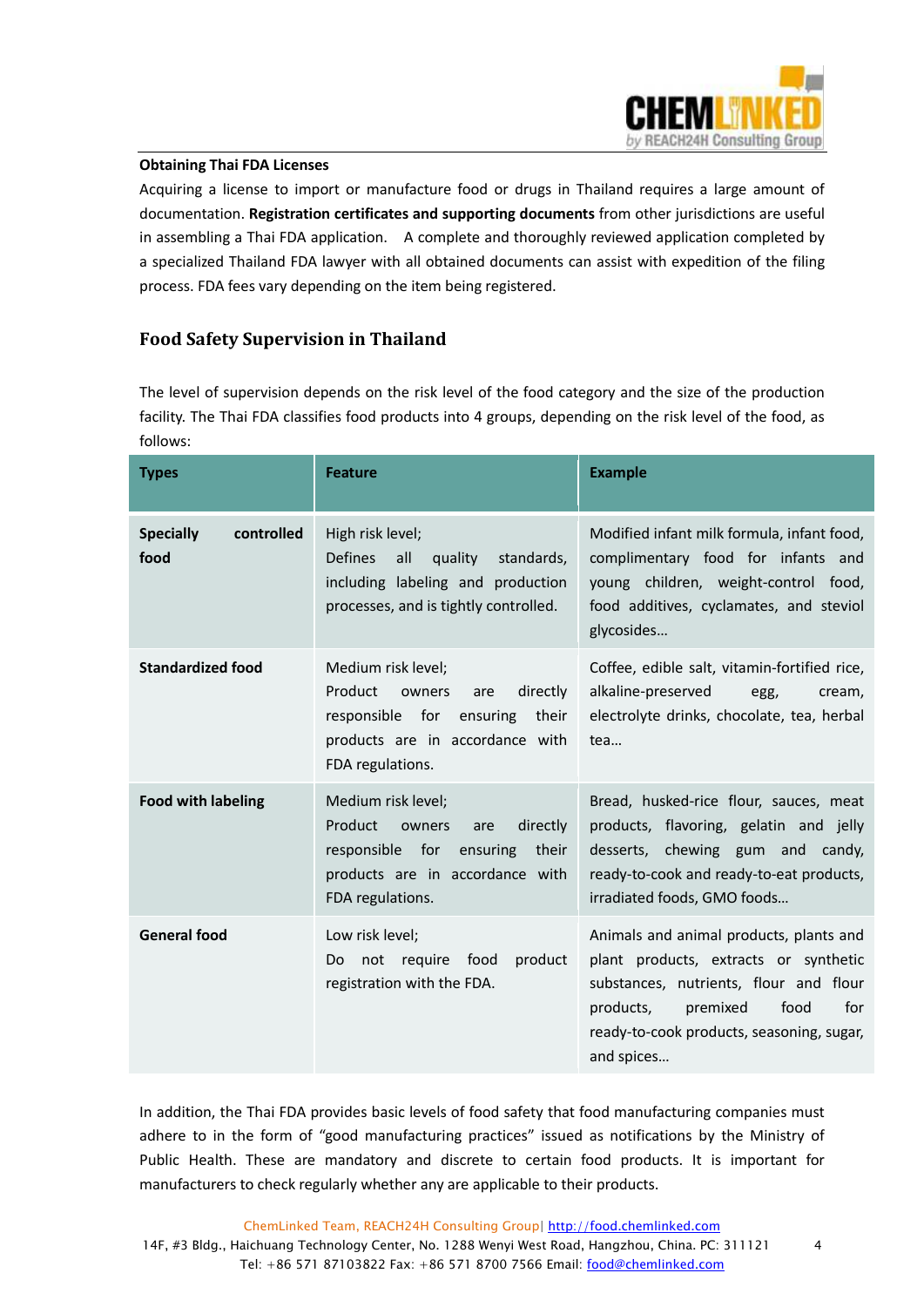

#### **Requirements on Special Food Categories**

If a food product, either manufactured or imported, is categorized as a specially controlled food, it must be registered with the Thai FDA. This entails **a detailed analysis of the product, manufacturing process, and ingredients**. The standards required of products in this category are specified in ministerial notifications.

 $\overline{a}$ 

The required documents for registration of certain health food/ infant formula are listed in Table below. The complete 100% formula (w/w, w/v, v/v) under the letterhead of the manufacturer

Product Information

- Presentation form
- Direction for use
- Indication (if any)
- Type/Color/Size/Specification of container
- Shelf-life

Flow process for manufacturing the food under the letterhead of the manufacturer

Finished product specification

#### Analysis report

- Pathogenic bacteria
- Heavy metals
- Nutritional facts (if required)

Ingredient (raw material) specification

Product label (original and in color)

- Thai (mandatory), which must comply with the requirements laid out in ministerial notifications
- English

Packaging material specification

Good Manufacturing Practice Certificate issued by the government of the country of origin (or HACCP or equivalent ISO quality system certificate, which has been legalized by the Thai embassy in the country of manufacturing)

Free Sale Certificate issued by the manufacturer or importer and legalized by the Thai embassy in the country of manufacturing

#### **Food Safety Regulatory Challenges**

- Standards and control of standard compliance of the Ministry of Agriculture and Cooperatives are not mandatory. This issue is quite sensitive since it involves farmers and small entrepreneurs.
- Enforcement gaps from interpretation of law e.g. interpretation of 'agricultural commodity' and 'food', which involves 3 acts: Food Act, Public Health Act and Agricultural Commodity Standards Act.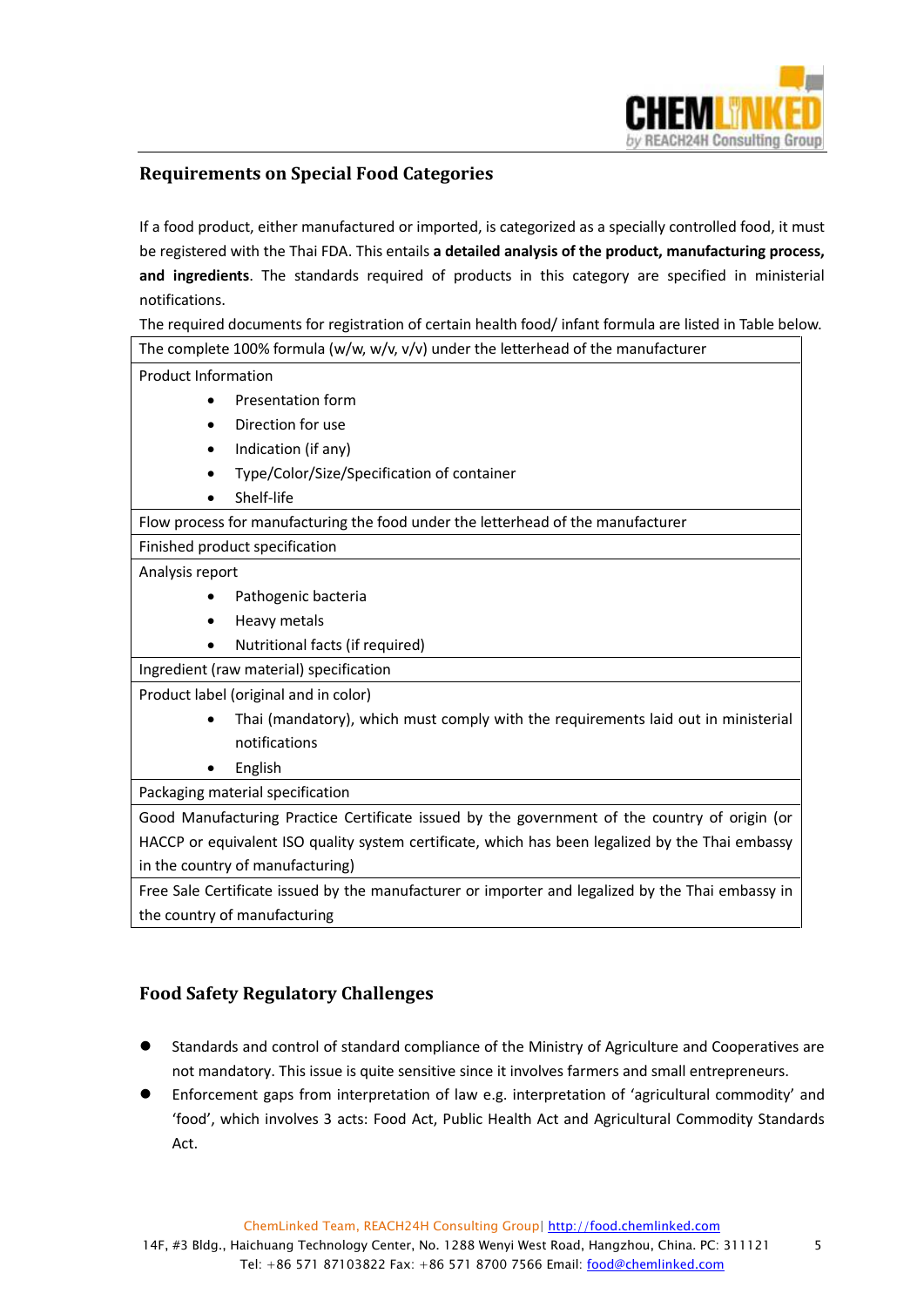

- $\overline{a}$  Enforcement gaps from unclear legislation e.g. control of food transportation, control of food contact materials
- Designated authorities do not have clear operating procedure and scope of authority.
- Local administration has not yet issued local provisions/ordinance to control local activities relating to food safety.
- Supervision relating to food safety are implemented by at least 6 authorities of the 2 ministries and subsequent actions are implemented by respective departments.

#### **Acknowledgement**

Thanks Tilleke & Gibbins for providing regulatory advice in this article. [Tilleke & Gibbins](http://www.tilleke.com/) is a leading regional law firm in Southeast Asia. With 150 lawyers and consultants in Bangkok, Hanoi, Ho Chi Minh City, Jakarta, Phnom Penh, Vientiane, and Yangon, it represent the top investors and the high-growth companies that drive economic expansion in Asia in the key areas of commercial transactions and M&A, dispute resolution and litigation, and intellectual property.

Its regulatory affairs practice spans the following disciplines:

- Clinical Trials and Consumer Testing
- Food and Drug Administration (FDA) Registration
- FDA Import, Export, and Manufacturing Licenses
- Ministry of Agriculture (MOA) Crop Care Registration
- MOA Animal, Aquatic, and Hazardous Substance Registration
- MOA Import, Export, and Manufacturing Licenses
- Holding Licenses
- Regulatory Compliance and Maintenance
- Labeling and Advertising Clearance
- Intellectual Property

**Article link:** <https://food.chemlinked.com/foodpedia/food-regulation-thailand>